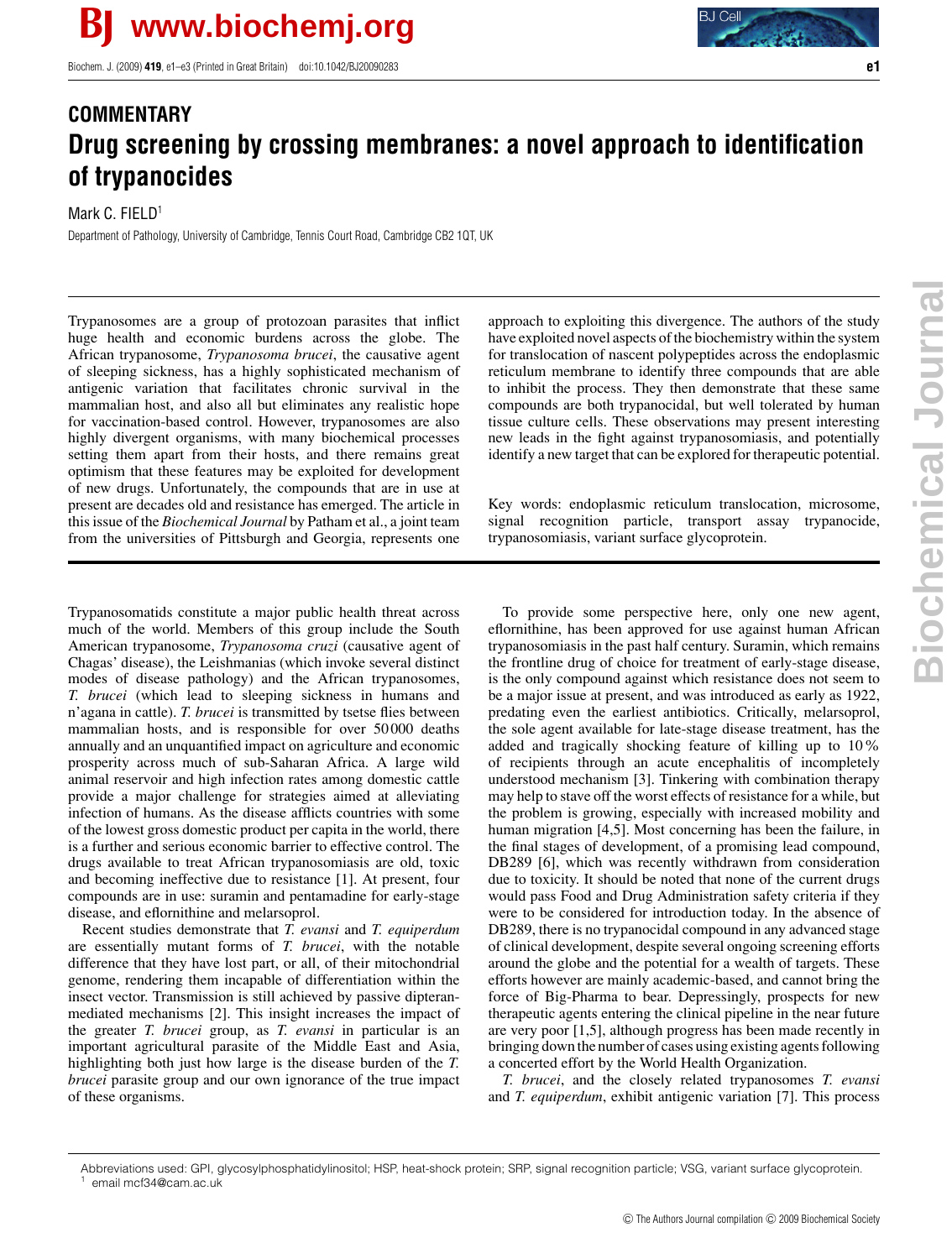serves to prevent recognition of the parasite by the host immune system, which remarkably is exclusively extracellular and invades the bloodstream, lymphatic system and tissue spaces. In late-stage disease, the parasite also gains access to the central nervous system. The parasite surface is dominated, at approx. 90% of total surface protein, by  $5 \times 10^7$  copies of the GPI (glycosylphosphatidylinositol)-anchored variant surface glycoprotein (VSG). The protein is expressed from a single telomere-proximal expression site, ensuring homogeneity of the surface coat. Recombination of the telomere-proximal VSG gene with a repertoire of chromosomal internal copies facilitates the generation of novel sequence within the expression site VSG. The rapid switching of the expressed VSGs produces a huge potential range of distinct VSG sequence variants, and the immune system does the rest. While VSG is highly antigenic, and parasites are efficiently eliminated via antibody-dependent complement killing and other mechanisms, parasites that have undergone a VSG switch and possess distinct antigenic surface profiles escape. This process is clearly highly efficient as in many animals trypanosome infection can continue for many months, or even years, often in the absence of overt symptoms. In humans, where co-evolution is presumed to have been rather more brief, disease progression is usually more rapid and severe, and trypanosomiasis is invariably fatal. True clinical recovery in the absence of therapeutic intervention is unknown. As one would expect, ongoing expression of VSG is essential for infectivity [8], and most workers consider its presence as an insurmountable barrier to vaccination. Attempts to vaccinate against *Plasmodium*, for example, which has a more limited antigenic variation potential, have met with limited success so far (discussed in [9]), which does not bode well for controlling the more sophisticated African trypanosomes; most authorities consider that vaccination against trypanosomes is unlikely to produce therapeutic gain.

Clearly, VSG represents the major virulence determinant in *T. brucei*, and any mechanism interfering with the expression of the protein or the switching between antigenically distinct VSG genes could, in principle, deliver a fatal blow to the parasite. VSG is a predominantly  $\alpha$ -helical 58-kDa glycoprotein, bearing two or three N-linked glycans and a GPI-anchor [10,11]. Biosynthesis of VSG appears conventional; the nascent polypeptide is translocated across the endoplasmic reticulum (ER) membrane, followed rapidly by addition of the GPIanchor via a GPI-8-dependent *trans*-amidation reaction, Nglycosylation and Golgi complex-mediated processing of both the GPI- and asparagine-linked glycans [12]. Biosynthesis and delivery to the surface is efficient. Following completion of sequencing the trypanosome genome it also emerged that *T. brucei* possesses a mainly conventional Sec61 translocon, a signal recognition particle (SRP), an SRP receptor and many of the expected ER chaperones, including BiP (immunoglobulin heavychain-binding protein), other HSPs (heat-shock proteins) and protein disulfide isomerases. Beyond the rather unusual exclusive presence of dimyristoylglycerol (C14:0) as a component of the VSG GPI, there is little here that appears unique, despite the great evolutionary distance between trypanosomes and mammals.

The study in this issue of the *Biochemical Journal* by Patham et al. [13], which reconstitutes VSG translocation into ERmembranes*in vitro*, represents a potential double advance. First, at the biochemical level, attempts to reconstitute protein processing, and in particular ER translocation, in trypanosomatids have previously met with only limited success. Attachment of GPIanchors to endogenous polypeptide acceptors has been achieved in isolated membrane systems, but not complete reconstitution of translation, translocation and glycosylation [14]. The failure to achieve this previously has been explained away as being due

to high divergence between the parasite signal sequence and the heterologous biochemical systems being used. This was never an entirely satisfactory answer as, for example, trypanosome signal sequences can function well *in vivo*, such as during expression in mammalian cells. This suggests that heterologous expression is possible and that the issue has been technical, rather than reflecting a true biochemical incompatibility.

Patham et al. [13] returned to this issue and, using a classic three-step *in vitro* translocation assay (transcription/translation/ translocation), demonstrate that the missing requirement is for homologous (i.e. trypanosome) cytosol. This also demonstrates a potential divergence in mechanism. For example, while recent work has shown good conservation of many factors involved in ER-targeting and protein folding, trypanosome ER translocation does not necessarily require SRP54, despite the presence of the factor in the trypanosome SRP itself [15,16], a central factor in translocation systems in most taxa where this has been analysed. Furthermore, the SRP receptor  $\beta$ -subunit is apparently absent from the trypanosome genome;  $SR\beta$  has been demonstrated as a central player in higher eukaryote translocation mechanisms, and this may suggest a fundamental difference in the manner in which trypanosomes co-ordinate the delivery of ribosome-bound nascent chains to the ER translocon [17]. The ability to reconstitute this step in trypanosomes provides an excellent model from which greater detail of the workings of trypanosome ER translocation systems will hopefully now emerge, potentially to provide deeper insight into this mechanism in additional deeply divergent cellular systems.

However, in an interesting choice, Patham et al. have made an oblique move. Rather than pursue the further dissection of their *in vitro* system, they opted to exploit it for the identification of potential compounds that may block the translocation reaction. The logic here is good: it is clear that ongoing VSG synthesis is an essential process for viability of the trypanosome, and furthermore, as the basis of the immune evasion strategy even a small defect in VSG biosynthesis is likely to cost the parasite dearly. The authors tested three compounds in their system: MA3-101, which inhibits activation of HSP70, together with two *Escherichia coli* SecA inhibitors CJ-21,058 and equisetin, which are highly related compounds differing by a single methyl group. All three caused significant inhibition of *in vitro* translocation activity, which was taken as potential evidence for trypanocidal activity, although the biochemical roles of putative HSP70 or Sec A-related or analogous factors in trypanosome translocation is not known. Regardless, in this prediction, Patham et al. were proven to be correct, and indeed all three compounds offer trypanocidal activity with an IC<sub>50</sub> of 1–5 to 3.3  $\mu$ M, while being well tolerated by mammalian culture cells.

Is this a breakthrough in the identification of new drugs against trypanosomes? Even at low micromolar concentrations, these compounds are not in themselves likely treatment agents, and further development is needed. The road to new therapeutics in any context is a long one, and made doubly challenging for parasitic disease by the lack of available financial incentives, although the interest of many non-governmental organizations is beginning to show some promise. In the present case, there are also some very important issues that remain. First, Patham et al. [13] have developed a potentially complex assay, and one that may not readily translate to a high-throughput format. Secondly, there is no formal proof that the putative targets suggested for the *in vitro* assay and the *in vivo* growth effect are the same, and in neither setting has a target been validated. For example, the putative molecular mechanism for all three compounds is related to ATPase activity, and when applied to whole cells the possibility of an effect on ATP levels or high energy phosphate metabolism